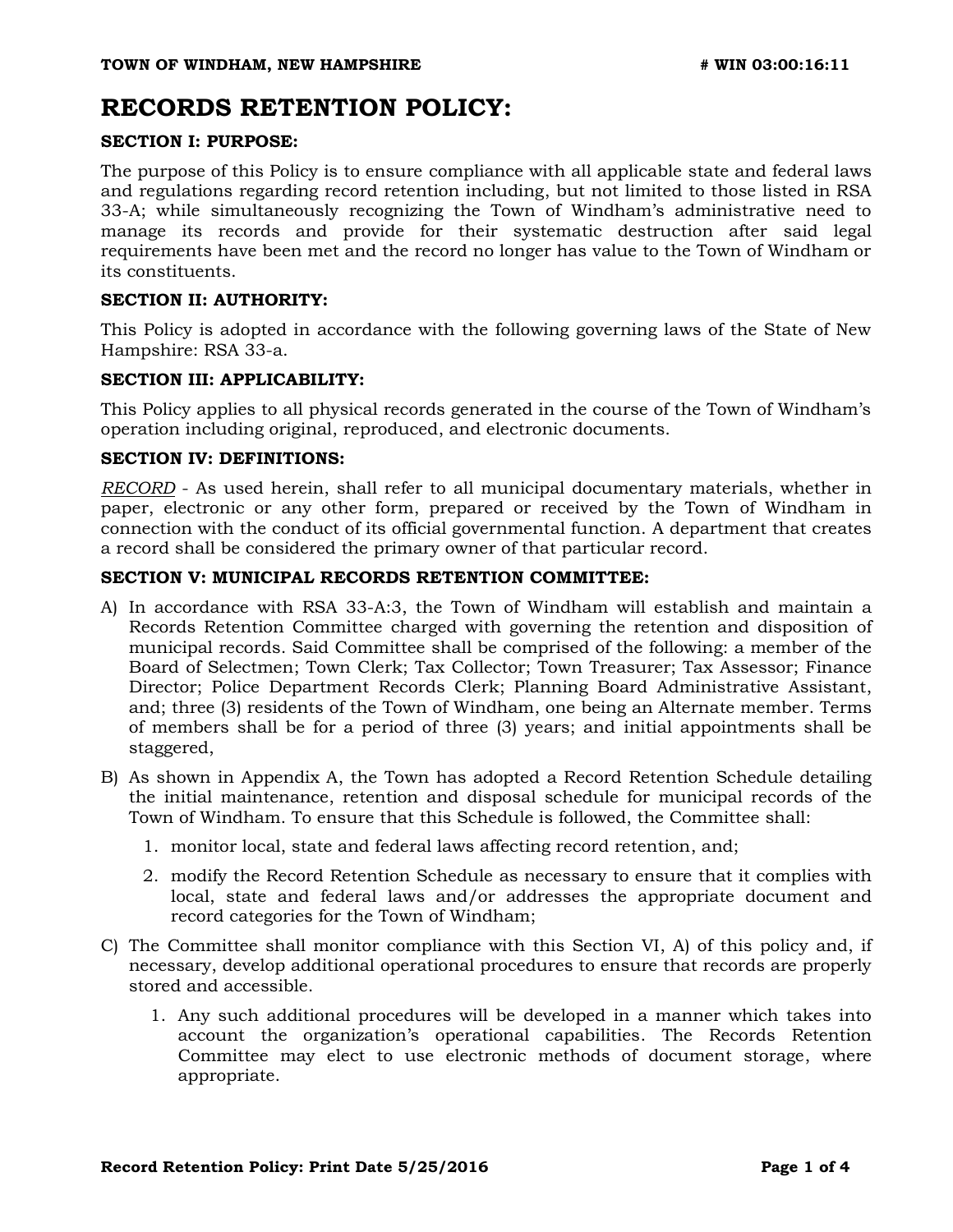#### **TOWN OF WINDHAM, NEW HAMPSHIRE**  $\qquad$  **# WIN 03:00:16:11**

- 2. Any such additional procedures and/or storage processes will be incorporated as an Appendix to this Policy and be periodically reviewed by the Committee in order to ensure their level of efficiency and adequacy.
- D) The Committee shall monitor compliance with Section VI, C) of this policy and, if necessary, develop additional operational procedures to ensure that records are consistently disposed of in a proper manner.
	- 1. Any such additional procedures shall take into account:
		- a) Statutory requirements.
		- b) The Town of Windham's operational capabilities.
		- c) That certain records contain sensitive and/or confidential information, and as a result must be destroyed and eliminated with particular care.
	- 2. These destruction processes will be periodically reviewed in order to ensure their adequacy and level of efficiency.
- E) The Committee shall review annually the Record Retention Policy as a whole and recommend amendments as appropriate to comply with regulatory requirements and/or procedural changes.

#### **SECTION VI: STORAGE, RETENTION, AND DISPOSAL OF MUNICIPAL RECORDS:**

- A) *Minimum Storage Procedures*: Each department shall store their archived records in a box or cabinet and provide the following information on the storage device: the department name, box number, retention period, scheduled disposition date, authority granting or allowing the disposition, and a general description of the contents.
- B) *Retention of Documents*: The Records Retention Schedule (Appendix A) details the retention period for specific types and categories of records in order to ensure legal compliance. In addition, this schedule is designed to accomplish other objectives such as the preservation of confidential and valuable administrative information, cost effectiveness, and space management. Scheduled records are those that, by state statute and administrative rules or the Code of Federal Regulations, need only be retained for a stated period.

The Records Retention Committee may determine that such records are to be maintained by the Town for a period longer than the minimum required period. If so, such determination shall be made a matter of record by incorporation into the Townwide Records Retention Schedule.

- C) *Destruction of Documents*:
	- 1. Documents to be destroyed shall first be reviewed by the applicable Department head to determine if any portion(s) of those records should be retained due to their historical value. If no reason exists to maintain the record beyond the retention schedule then the documents shall be destroyed as follows:
		- a) Non-confidential documents shall be disposed of with other paper recycled products or shredded.
		- b) Confidential documents shall be shredded.
		- c) Electronic files shall be deleted from the individual's computer as well as from any backup or permanent media storage.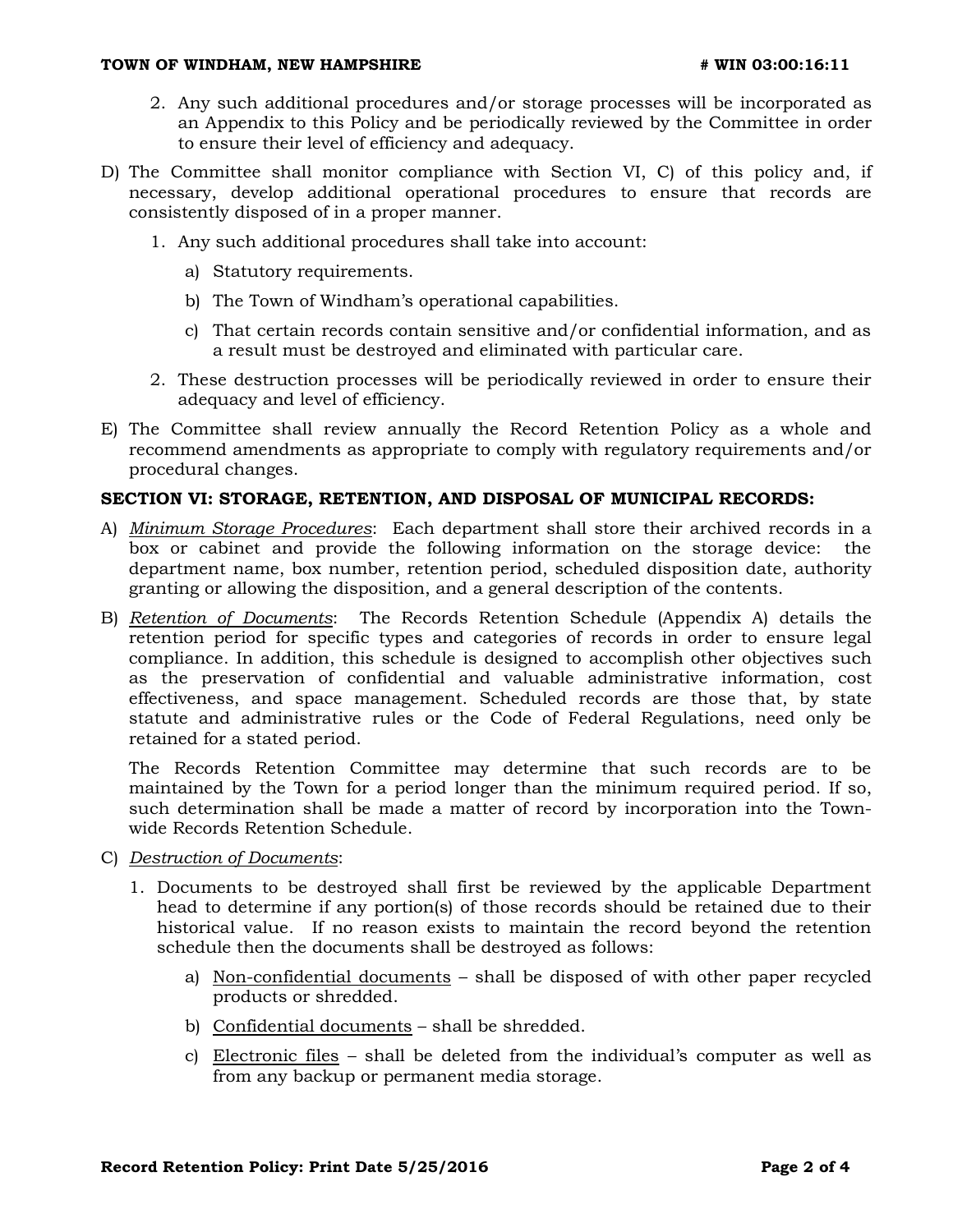Documents being shredded in mass quantities shall be done so by authorized shredding service. The shredding service shall provide the Town with a stamped receipt acknowledging that the identified documents were shredded and the date of which the shredding occurred.

- 2. Each department head is responsible for maintaining a Document Destruction Log which shall contain the following minimum information:
	- a) Department destroying
	- b) What was destroyed
	- c) The date it was destroyed
	- d) Who destroyed the record
	- e) Site RSA or authority giving the right to destroy record(s)
- D) *Unauthorized Activities*: All Municipal Records belong to the public in perpetuity and shall not be destroyed, maliciously damaged or retained by any person not entitled to do so by local, state, and/or federal regulations.

#### **SECTION IX: SUSPENSION OF RECORD DISPOSAL:**

In the event any official or employee of the Town of Windham is served with any subpoena or Right-to-Know request; or becomes aware of an investigation or audit concerning the Town of Windham or the commencement of any litigation against or concerning the Town of Windham; such individual shall ensure that all records are preserved, regardless of the Retention Schedule, until the Town's legal counsel determines that the records are no longer needed.

#### **SECTION VI : AMENDMENTS:**

This Policy may, from time to time, be amended by a majority vote of the Board of Selectmen at a regularly scheduled Selectmen's meeting.

### **SECTION X: ADOPTION:**

The Town of Windham has adopted the Record Retention Policy effective July 25, 2011.

**Ross McLeod, Chairman Bruce Breton Roger Hohenberger Kathleen DiFruscia Phil Lochiatto** Board of Selectman

**AMENDED BY THE BOARD:** 10/19/2015, 05/16/2016